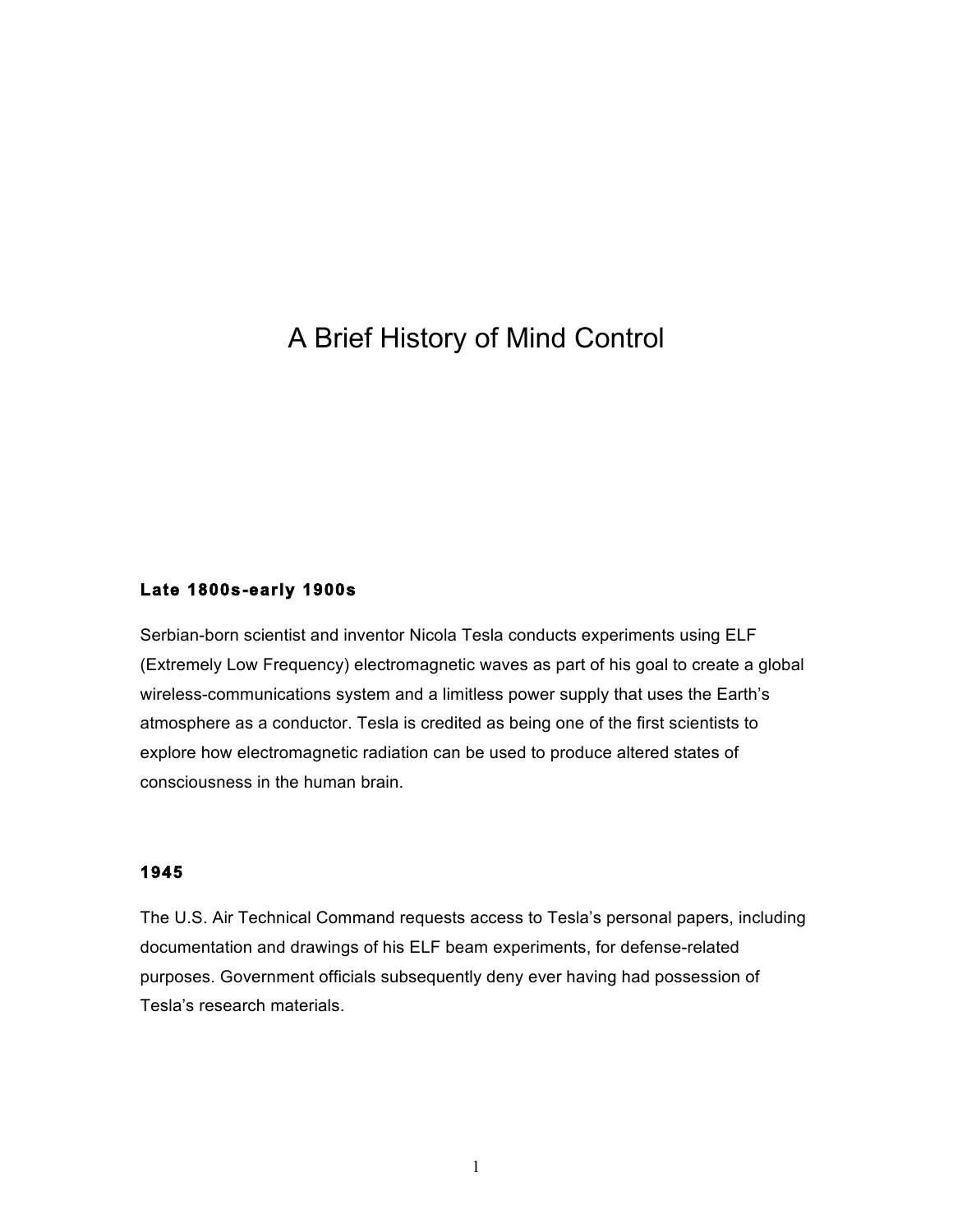#### **1950s-1960s**

Interest in the military applications of Tesla's ELF research spreads to the Soviet Union. Russian scientists, who have already been experimenting with mental telepathy and other nontraditional forms of communication, accelerate their own electromagnetic brainwave tests.

# **1975**

A U.S. congressional committee led by Senator Frank Church publicly reveals that the CIA and the Department of Defense have conducted experiments on American and foreign subjects as part of an extensive program to influence and control human behavior through psychoactive drugs, like LSD, and other chemical, biological and psychological methods. A year later, President Gerald Ford issues an Executive Order prohibiting such experiments on unwitting human subjects.

# **1976**

On July 4, the U.S. embassy in Moscow is bombarded by ELF waves being transmitted through the Earth and air. The microwave particle beam is dubbed the "Woodpecker" signal because of the persistent tapping noise it produces on short-wave radio bands in several countries. Woodpecker is comprised of as many as five different frequencies, including the 8Hz-to-10Hz range, which according to some reports is capable of inducing a hypnotic state in humans.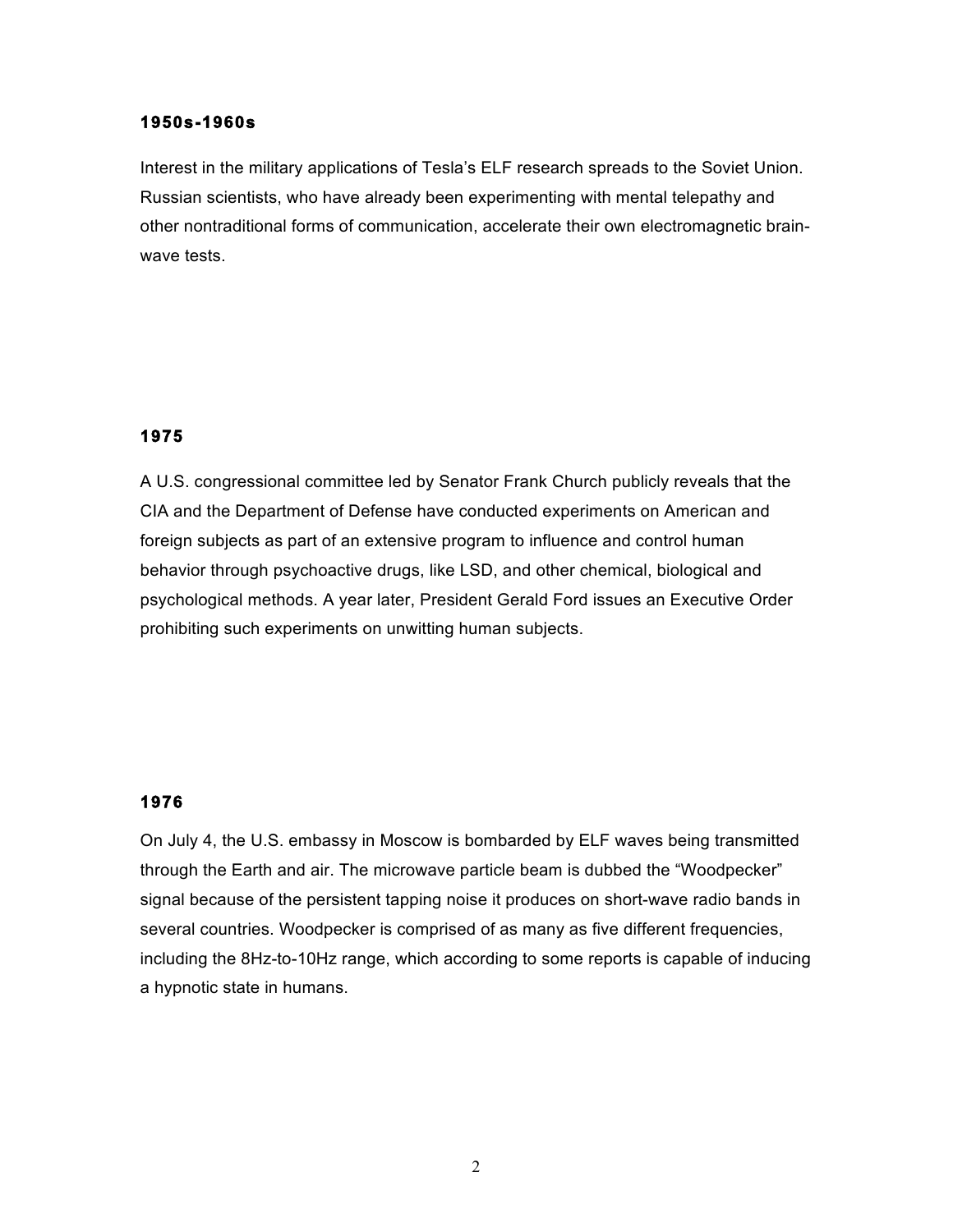#### **1980**

In an article published in *Military Review*, "The New Mental Battlefield: Beam Me Up, Spock," Lieutenant-Colonel John B. Alexander of the U.S. Army openly depicts a brave new arena of brain-targeting "psychotronics," which he defines as "weapons systems that operate on the power of the mind and whose lethal capacity has already been tested." Mind-altering techniques, the lieutenant-colonel contends, are "well advanced" and include manipulation of human behavior through use of psychological weapons affecting sight, sound, smell, temperature, electromagnetic energy or sensory deprivation.

#### **1980-1990s**

The U.S. government continues research on electromagnetic devices with both defensive and offensive capabilities, including GWEN, the Ground Wave Emergency Network, a national network of radio towers, each capable of covering a 300-mile radius with Very Low Frequency (VLF) waves that hug the ground rather than flow through the air. Critics contend that VLF waves are harmful to humans and could be used to manipulate or disable brain functions on a national scale.

#### **1998**

The Institute of Noetic Sciences launches the Global Consciousness Project, which uses a geographically distributed network of computers and random number generators to detect and measure widespread emotional responses to natural disasters, social or political upheaval, football games and other mass events. The project's goal is to measure and validate the possibility that large numbers of people thinking or feeling the same thing at the same time can generate a psychic wave or pulse that disrupts the function of random number generators around the planet.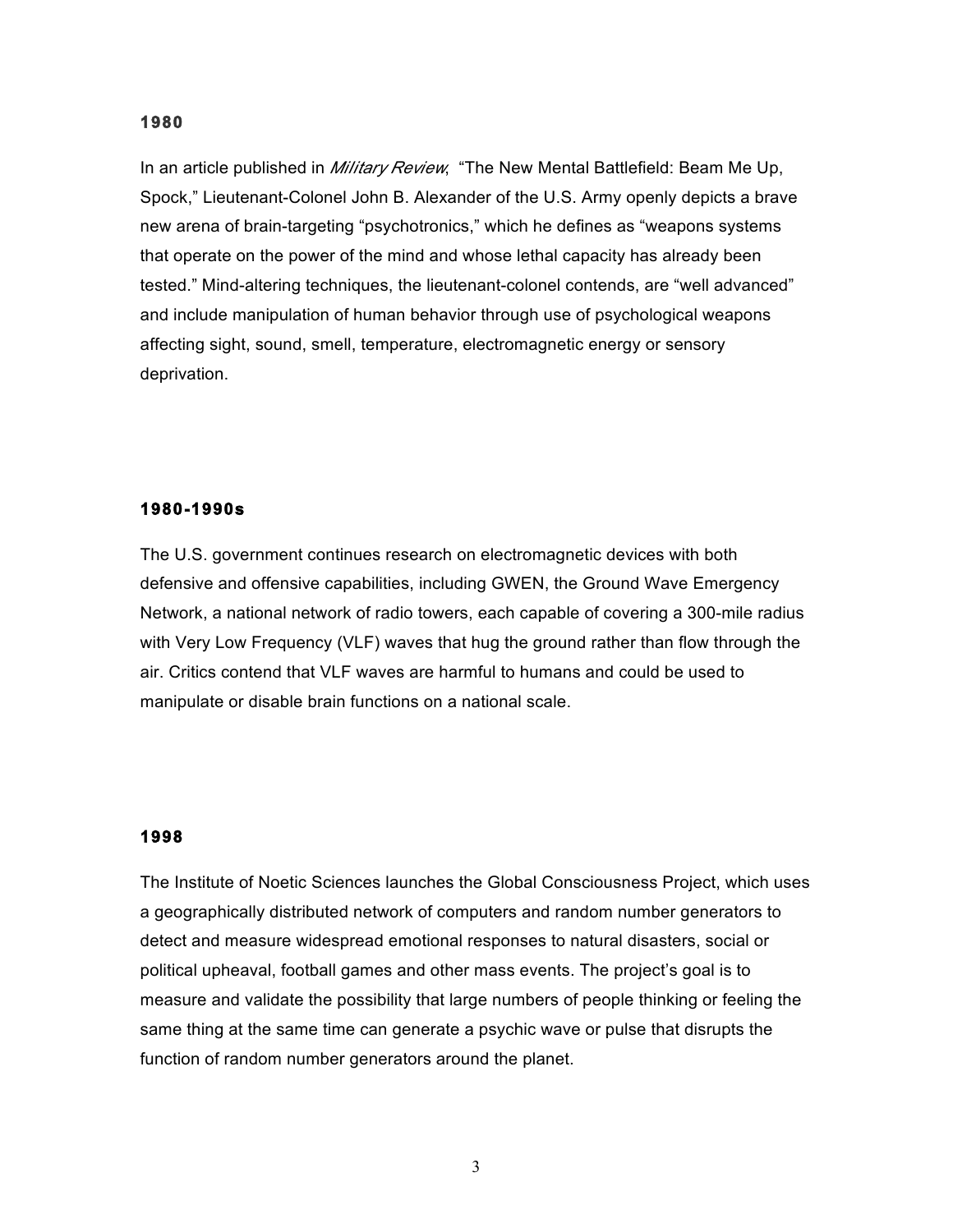#### **2001**

Work begins on the High Frequency Active Auroral Research Program (HAARP). Jointly funded by the U.S. Air Force, U.S. Navy, the University of Alaska and the Defense Department's Advanced Research Projects Agency (DARPA), HAARP is an ionospheric research project based near Gakona, Alaska, that uses a high-energy beam to temporarily excite a portion of the uppermost layer of the atmosphere.

#### **2006**

The Media Freedom Foundation of Sonoma State University publishes a paper on U.S. electromagnetic weapons and human rights. The authors warn about efforts by U.S. funded scientists to search for better means of controlling human behavior through "the use of wireless directed electromagnetic energy under the heading of 'Information Warfare' and 'Non-Lethal Weapons.'" The foundation also says that the U.S. military and intelligence agencies have at their disposal weapons that have likely already been covertly used and/or tested on humans, both here and abroad, and which could be directed at the public in the event of mass protests or disobedience.

## **2007**

HAARP is completed and deployed. Its official purpose is to gather data on how the Earth's atmosphere reacts to solar radiation and other cosmic phenomenon. According to DARPA, HAARP is also capable of generating ELF frequencies by heating portions of the auroral electrojet, an electrical current that travels around the Earth's ionosphere. The main concern expressed by HAARP's detractors is its ability to bounce focused ELF beams off the upper atmosphere to almost any place on Earth, potentially making it the largest and most powerful electromagnetic weapon ever built.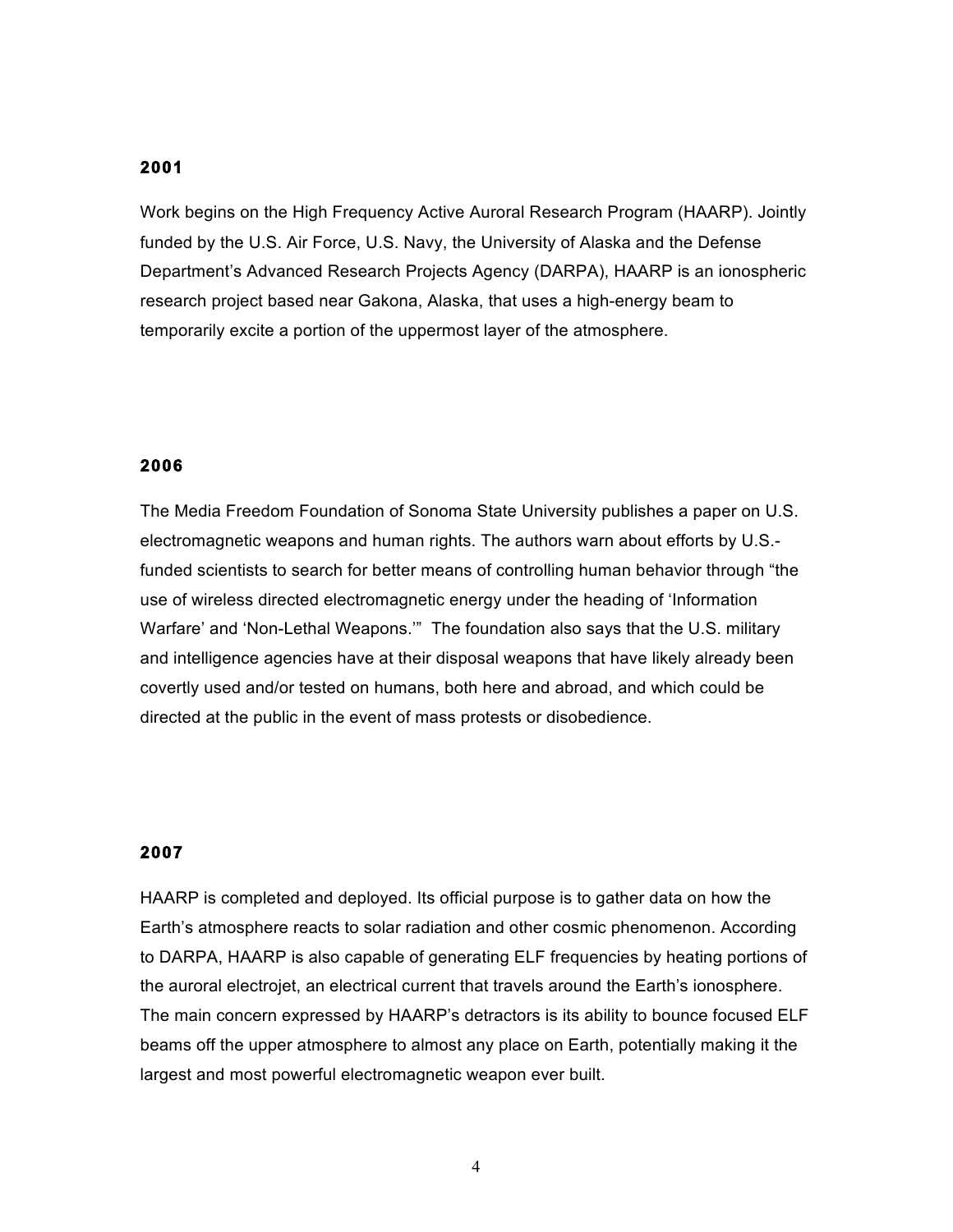#### **2009**

Nippon Telegraph & Telephone Company announces plans to develop an amusementpark game that induces people to dance by wearing headphones connected to a Galvanic Vestibular Stimulator (GVS), which transmits signals into the inner ear and brain. NTT scientists are considering mixing GVS signals into music in dance clubs to keep people dancing while another person remotely controls their movements with a wireless joystick. In the U.S., patents are filed for devices that would use ELF and other radio waves to induce a receptive state in subjects and then expose them to images, words and sounds that would transfer subconscious messages and emotions directly to the brain.

#### **2013**

Amol Sarva, an entrepreneur and cofounder of Virgin Mobile USA, announces his newest venture: a bio-tech start-up called Halo Neuroscience. The company plans to build and market a commercially-available headset that uses electromagnetic waves, which he calls neurostimulation, to enhance human brain performance. Sarva claims that early testing has shown that neurostimulation can accelerate and improve a wide range of cognitive functions, from learning and creativity to memory and video game playing.

#### **2013-2014**

U.S. President Barack Obama seeks private and public partners for a \$100 million initiative to understand and map the inner workings of the human brain. Government agencies involved in the project include the National Science Foundation, the National Institute of Health and the Defense Department's Advanced Research Projects Agency. A DARPA spokesperson says one of the agency's priorities will be to address the needs of combat veterans who suffer from mental and physical conditions, including PTSD. Listed among the initiative's key goals on the www.whitehouse.gov/share/brain-initiative